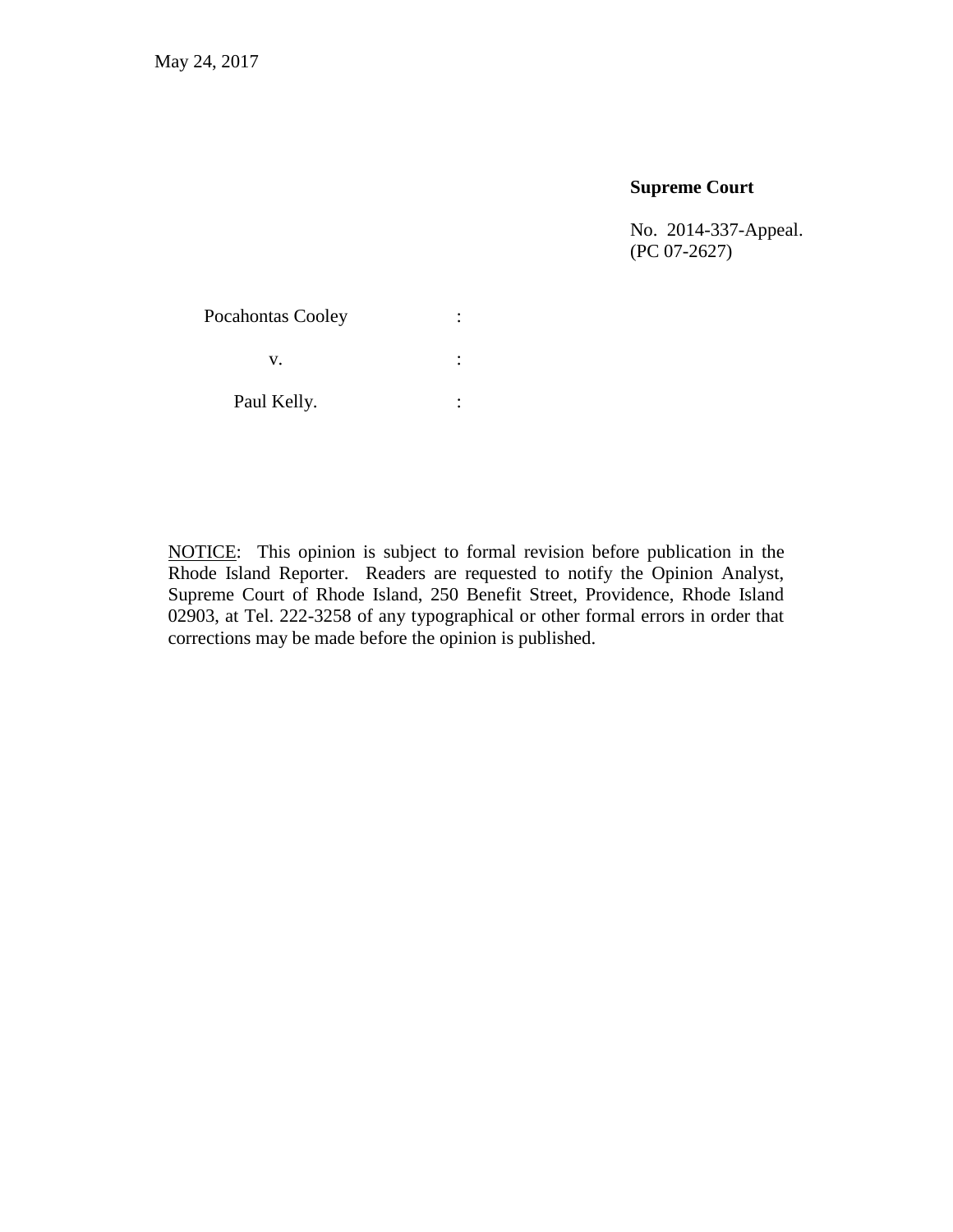#### **Supreme Court**

No. 2014-337-Appeal. (PC 07-2627)

| Pocahontas Cooley |  |
|-------------------|--|
| v.                |  |
| Paul Kelly.       |  |

Present: Suttell, C.J., Goldberg, Flaherty, Robinson, and Indeglia, JJ.

### **O P I N I O N**

**Justice Flaherty, for the Court.** This premises liability case, in which the plaintiff alleges she was injured after falling through a defective stair, came before the Supreme Court on April 27, 2017, pursuant to an order directing the parties to appear and show cause why the issues raised by this appeal should not summarily be decided. After considering the written arguments of the parties, $<sup>1</sup>$  $<sup>1</sup>$  $<sup>1</sup>$  and after a thorough review of the record, we are of the opinion that</sup> cause has not been shown and that this case should be decided at this time without further briefing or argument. For the reasons set forth herein, we affirm the judgment of the Superior Court.

#### **I**

#### **Facts and Travel**

The plaintiff, Pocahontas Cooley, appeals from a decision of the Superior Court granting summary judgment to defendant, Paul Kelly. The plaintiff argues that the hearing justice erred

<span id="page-1-0"></span><sup>&</sup>lt;sup>1</sup> Although a memorandum was filed on plaintiff's behalf by counsel, she appeared without counsel before the Court. Both parties agreed that the matter could be decided on the written submissions.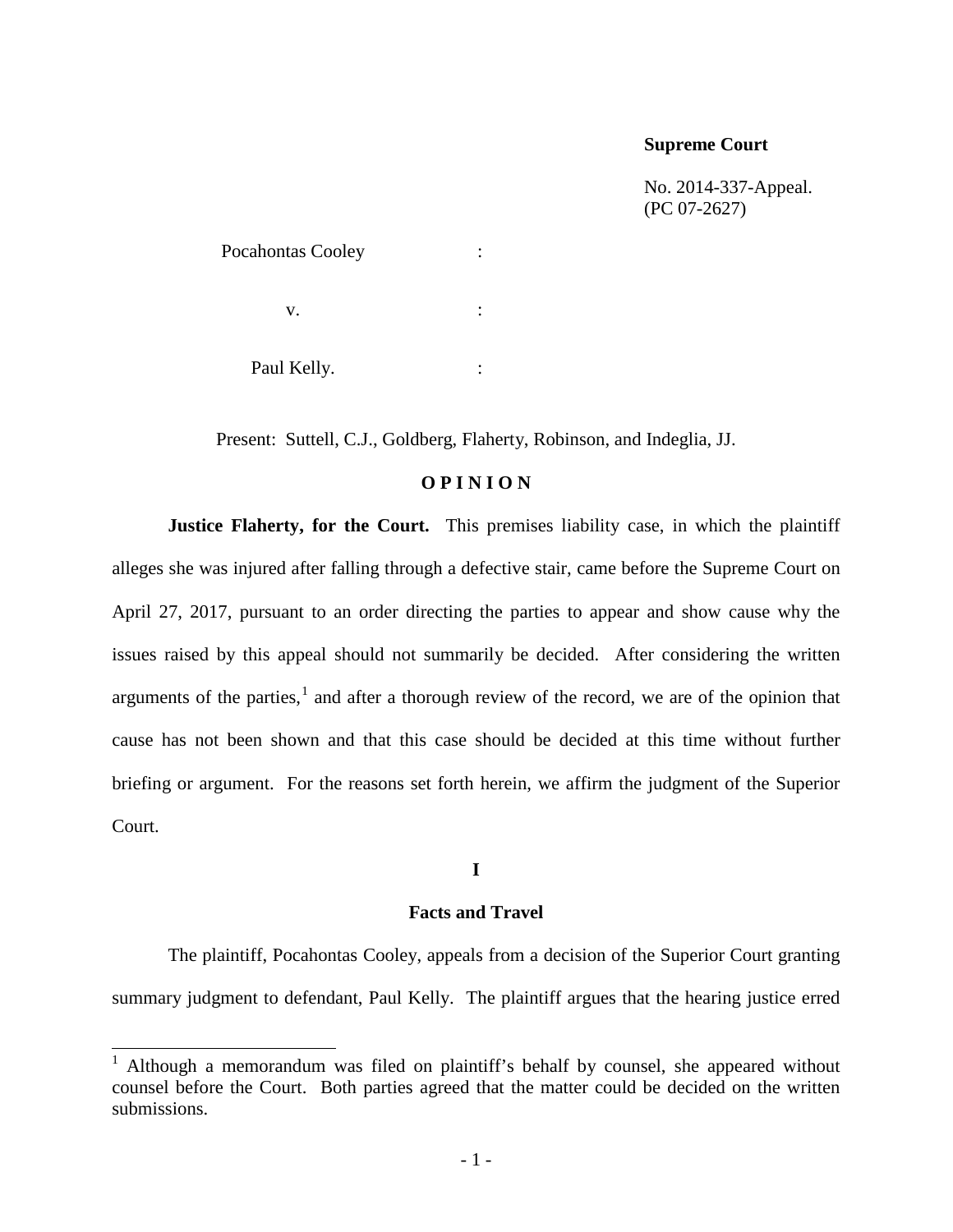when he concluded that there was no evidence that defendant had any notice of any defective condition and that there was no basis for the application of the doctrine of res ipsa loquitur.

At the time of the incident, both plaintiff and defendant resided at 517 Mail Road in Exeter. Although defendant was the sole owner of the premises, plaintiff had been living there since February 1998. $2$ 

On the evening of June 10, 2004, plaintiff arrived at the premises; and, while talking on her cellular telephone, she climbed the wooden stairs that led to the front porch of their mobile home. She testified that when she reached the top stair she "began to fall through it and [her] feet hit the ground and [she] was encased in the stairwell." The plaintiff alleged that she sustained multiple injuries as a result of her fall.

In May 2007, plaintiff filed a complaint against defendant, alleging that he was negligent in that he had breached his duty to keep the premises in a safe and reasonable manner. She claimed that the stairs had rotted from insect damage and that, as a result, they were dangerous and not properly maintained.

When she was deposed, plaintiff confirmed that no other steps or railings gave way. She also said that when she left the premises that night she walked down the same step that later crumbled beneath her. She also mentioned that she did not notice anything unusual about the step when she left. Furthermore, she testified that each and every time she arrived at or left the premises she stepped on that same step, and that she never had noticed anything wrong with it.

In November 2010, after discovery had been completed, defendant filed a motion for summary judgment.<sup>[3](#page-2-0)</sup> The defendant contended that the alleged defect in the premises did not exist for a sufficiently long period of time so as to afford him reasonable notice, actual or

 $2$  When she was deposed, plaintiff testified that she and defendant had entered into a commonlaw marriage in 1998. However, by the time plaintiff was deposed, they had separated.

<span id="page-2-0"></span> $3$  The defendant's motion for summary judgment was refiled in January 2012.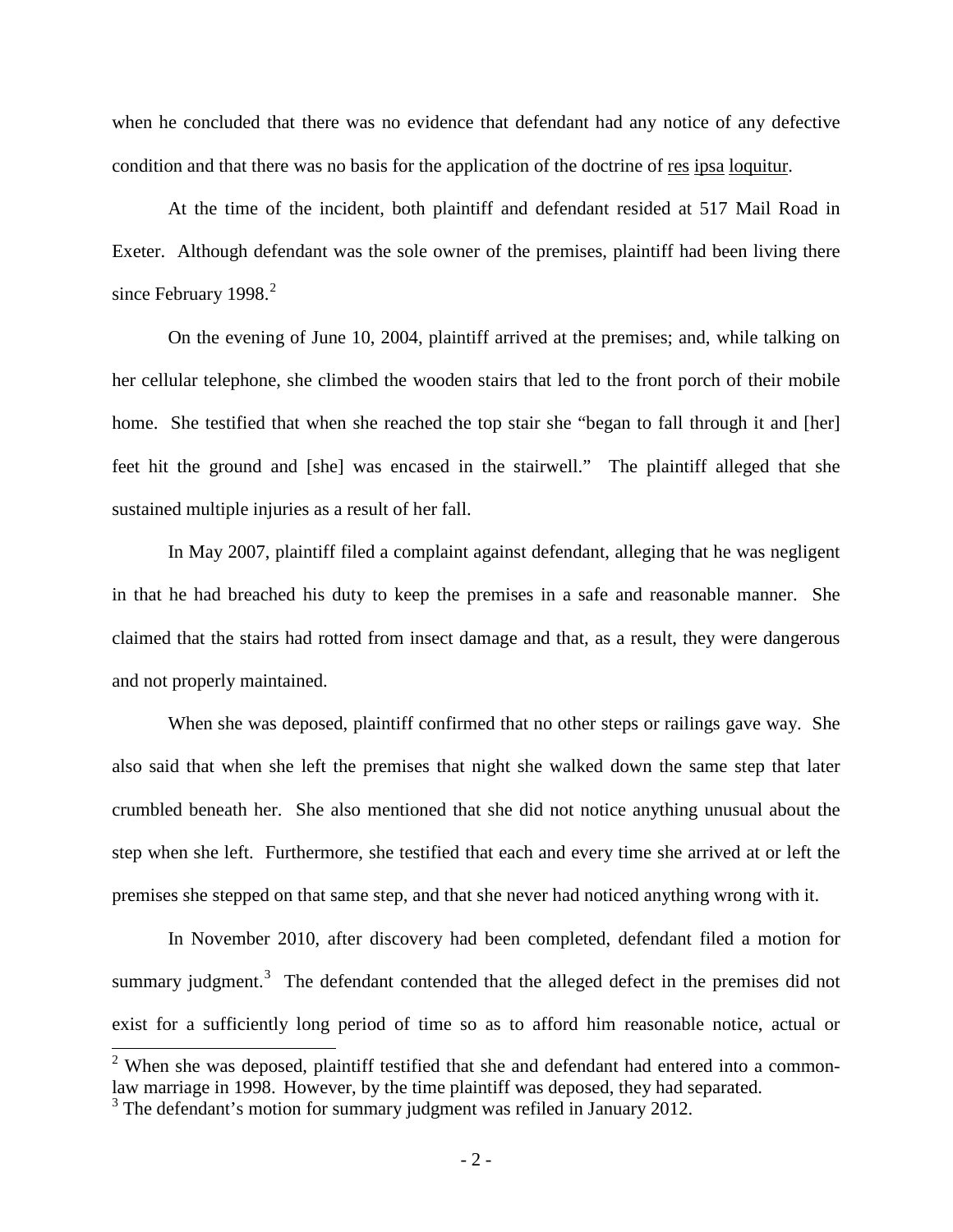constructive, of its existence. Almost two years later, after securing new counsel,<sup>[4](#page-2-0)</sup> plaintiff filed a motion to amend her complaint to include a res ipsa loquitur allegation against defendant.

In November 2012, the hearing justice granted defendant's motion for summary judgment. Before granting the motion, the hearing justice observed that an essential element in a premises liability case that is based on a defective condition is notice. He concluded that the record was devoid of evidence that defendant had any notice of any defective condition. With respect to the res ipsa loquitur count, the hearing justice found that plaintiff had failed to produce sufficient evidence from which a reasonable jury could conclude that, on the whole, it was more likely than not that there was negligence on the part of defendant. He added that, pursuant to McLaughlin v. Moura, 754 A.2d 95 (R.I. 2000), the causal connection between negligence and plaintiff's injury must be established by competent evidence and may not be based on conjecture or speculation. The hearing justice found that plaintiff had failed to provide any competent evidence that would tend to show that defendant was negligent.

In April 2014, defendant filed a motion for entry of judgment pursuant to Rule 54(b) of the Superior Court Rules of Civil Procedure. After judgment was entered for defendant in November 2014, plaintiff timely appealed.

#### **II**

#### **Standard of Review**

<span id="page-3-0"></span>"This Court reviews <u>de novo</u> a trial justice's decision granting summary judgment." Rose v. Brusini, 149 A.3d 135, 139 (R.I. 2016) (quoting Sola v. Leighton, 45 A.3d 502, 506 (R.I. 2012)). "Only when a review of the admissible evidence viewed in the light most favorable to the nonmoving party reveals no genuine issues of material fact, and the moving party is entitled to judgment as a matter of law, will this Court uphold the trial justice's grant of summary

<sup>&</sup>lt;sup>4</sup> The plaintiff's original attorney withdrew from the case.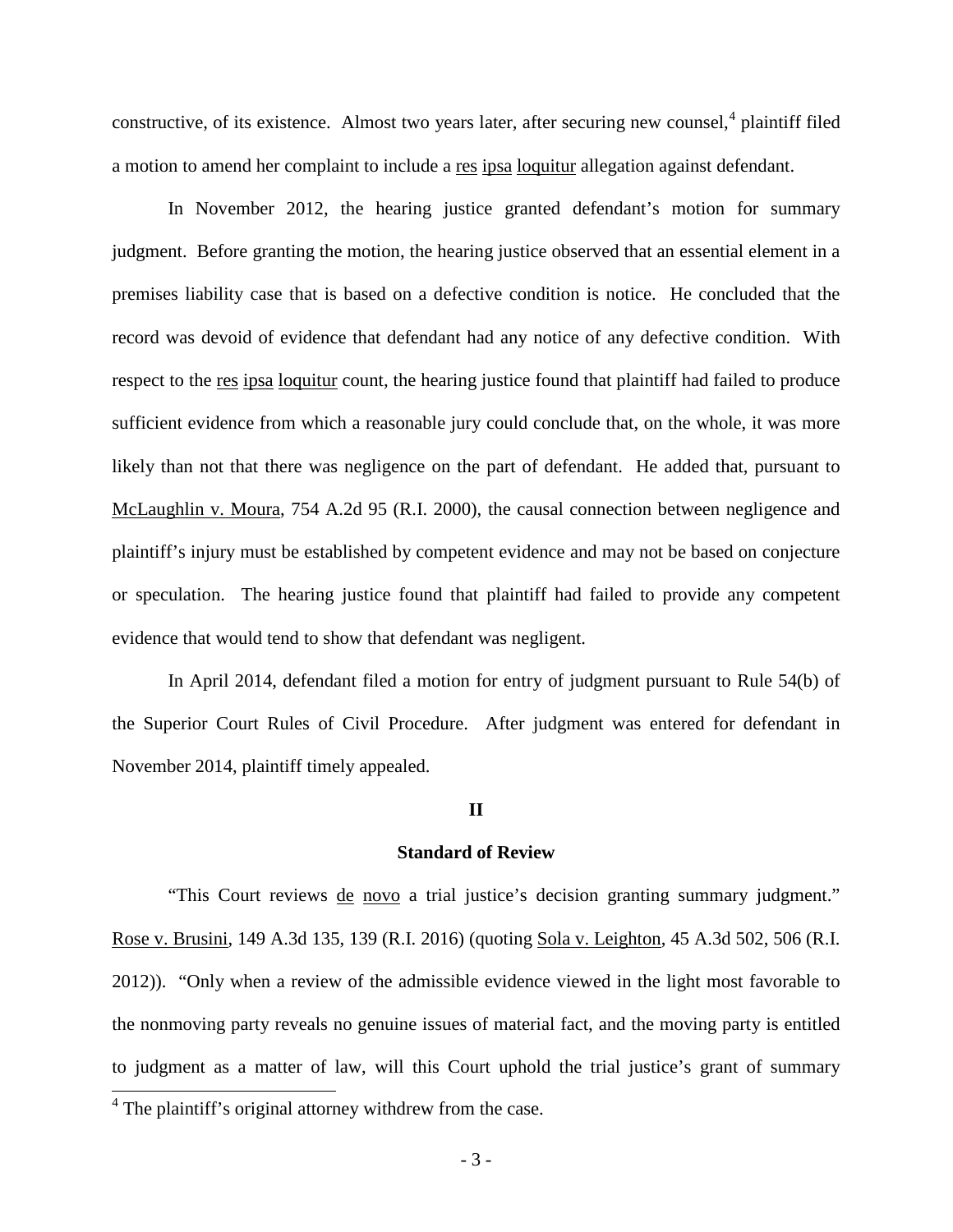judgment." Id. at 139-40 (quoting National Refrigeration, Inc. v. Standen Contracting Co., 942 A.2d 968, 971 (R.I. 2008)). "The party opposing 'a motion for summary judgment carries the burden of proving by competent evidence the existence of a disputed material issue of fact and cannot rest on allegations or denials in the pleadings or on conclusions or legal opinions.'" Id. at 140 (quoting National Refrigeration, Inc., 942 A.2d at 971).

# **III**

# **Analysis**

On appeal, plaintiff argues that defendant owed a duty to her and that a reasonable inspection would have shown the need for repairs to the stairs. She maintains that she provided the court with several photographs "clearly showing that the stairs were in a poor and defective condition."

Under Rhode Island common law, premises liability

"imposes an affirmative duty upon owners and possessors of property[] 'to exercise reasonable care for the safety of persons reasonably expected to be on the premises \* \* \* includ[ing] an obligation to protect against the risks of a dangerous condition existing on the premises, provided the landowner knows of, or by the exercise of reasonable care would have discovered, the dangerous condition.'" Kurczy v. St. Joseph Veterans Association, Inc., 820 A.2d 929, 935 (R.I. 2003) (quoting Tancrelle v. Friendly Ice Cream Corp., 7[5](#page-3-0)6 A.2d 744, 752 (R.I. 2000)).<sup>5</sup>

"In cases involving a latent defect, the plaintiff must prove that 'sufficient evidence

existed to show that the defendants knew or should have known of an unsafe condition on their

<span id="page-4-0"></span> <sup>5</sup> The plaintiff cites to G.L. 1956 § 34-18-22 for the proposition that "[a] Landlord owes a duty to his/her tenants and their guests to keep common areas in a reasonably safe condition consistent with the reasonably anticipated use of the common area." This statute, however, is not applicable to the facts of this case because, at the time of the incident, the parties were living together as common-law husband and wife. Section 34-18-11(17) defines "[t]enant" as "a person entitled under a rental agreement to occupy a dwelling unit to the exclusion of others[.]" The record is devoid of any rental agreement plaintiff may have had; therefore, she was not a tenant for the purposes of § 34-18-22.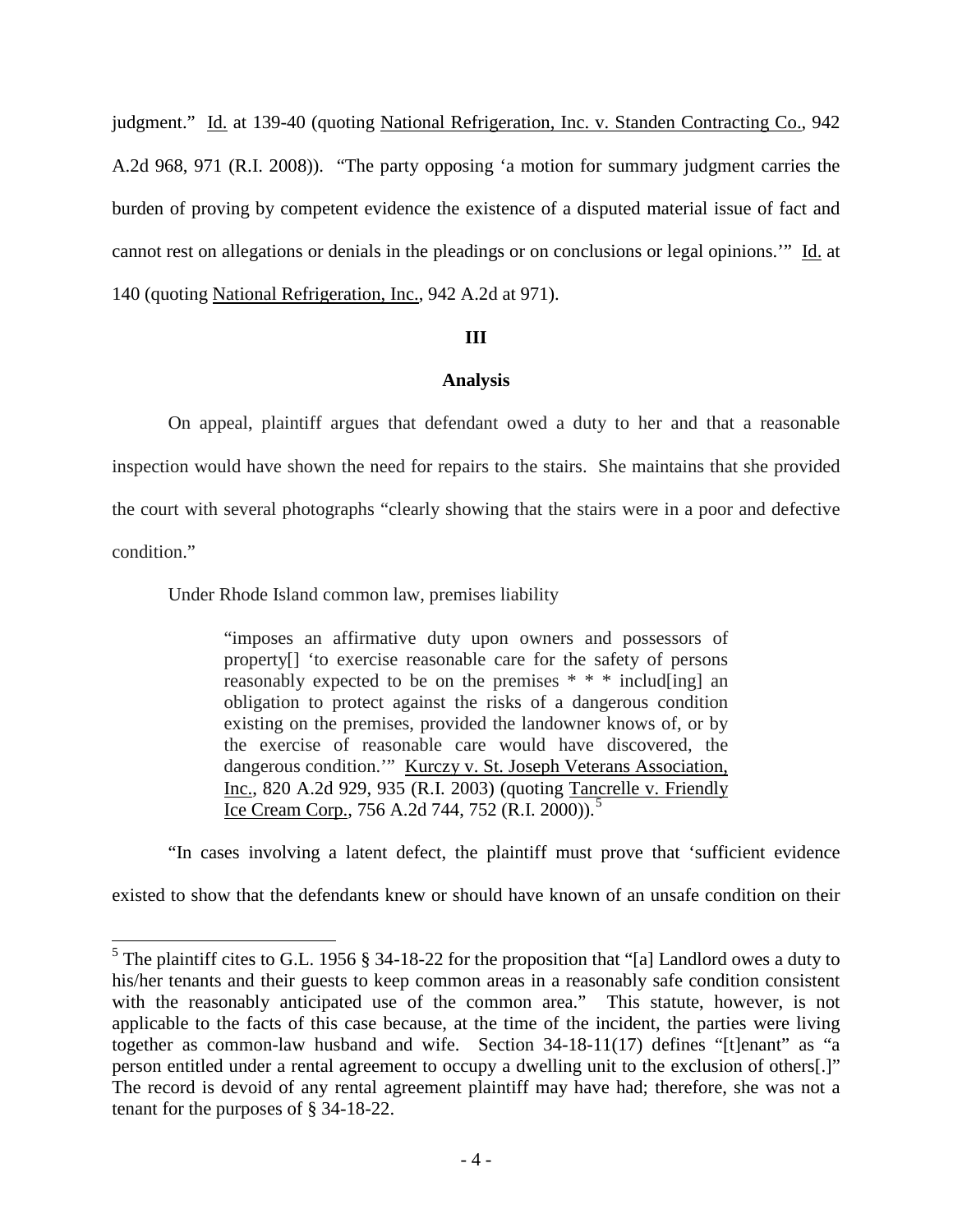premises.'" Bromaghim v. Furney, 808 A.2d 615, 617 (R.I. 2002) (quoting Massart v. Toys R Us, Inc., 708 A.2d 187, 189 (R.I. 1998)). "The mere existence of [a dangerous or defective] condition \* \* \* is not sufficient to charge [the] defendant with negligence." Antonakos v. Providence Institution for Savings, 94 R.I. 382, 385, 181 A.2d 101, 103 (1962). Therefore, a plaintiff "must present evidence of an unsafe condition on the premises of which the defendant was aware or should have been aware, and that the condition existed for a long enough time so the owner of the premises should have taken steps to correct the condition." Bromaghim, 808 A.2d at 617 (citing Barone v. Christmas Tree Shop, 767 A.2d 66, 68 (R.I. 2001)).

No such evidence in this record demonstrates that any defect in the step existed for sufficient time to justify charging defendant with notice. The plaintiff confirmed that no other steps or railings were deficient. She also said that when she left the premises that night she trod on the very step that collapsed on her return, but that she had not noticed anything unusual about the step. Furthermore, she testified that each and every time she arrived at or left the premises she stepped on that same step and that she never had noticed anything wrong with it.

Therefore, "our review of the testimony presented by  $* * *$  plaintiff. Thas disclosed no evidence of knowledge, actual or constructive, of a dangerous condition on \* \* \* defendant's part." Pandozzi v. Providence Lodge No. 14 of the Benevolent and Protective Order of Elks, 496 A.2d 928, 930 (R.I. 1985). And "[w]hen no evidence of \* \* \* defendant's negligence exists, the granting of [summary judgment] by the trial justice is legally required, as it was in this case." Id.

The plaintiff further contends that she has met all the requirements of the res ipsa loquitur doctrine because the stair that gave way was under defendant's control without any negligence on her part. She claims that, but for negligent maintenance, the stair would not have broken.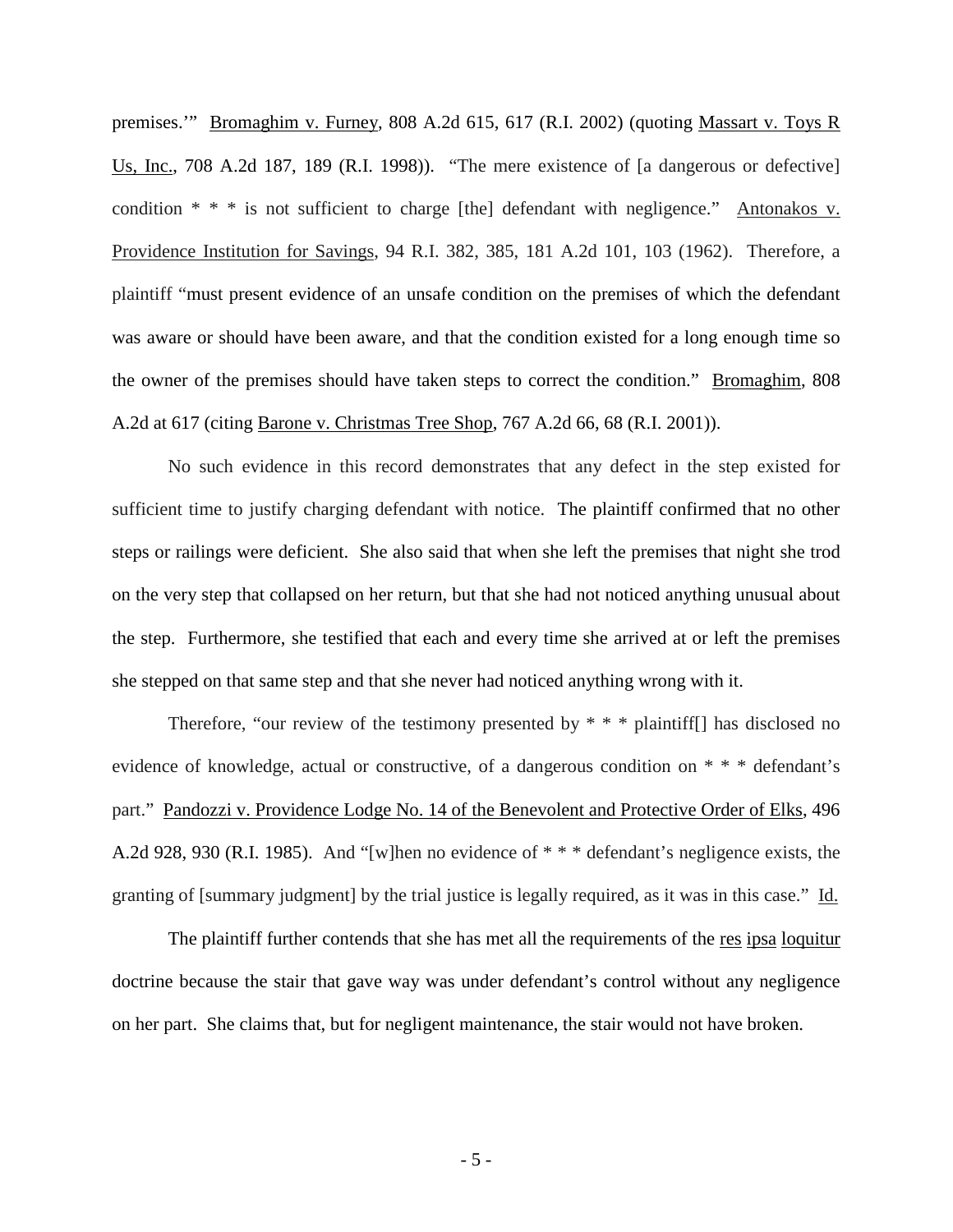"Res ipsa loquitur is not a rule of either procedural or substantive tort law but is rather a form of circumstantial evidence." Errico v. LaMountain, 713 A.2d 791, 795 (R.I. 1998) (citing Konicki v. Lawrence, 475 A.2d 208, 210 (R.I. 1984)). "Where applicable, the doctrine 'establishes inferential evidence of a defendant's negligence, thus making out a prima facie case for a plaintiff, and casts upon a defendant the burden of rebutting the same to the satisfaction of the jury.'" Id. (quoting Marshall v. Tomaselli, 118 R.I. 190, 197 n.3, 372 A.2d 1280, 1284 n.3 (1977)). The plaintiff still has the burden of proof, "but the defendant has the burden of going forward with the evidence." Id. (quoting Marshall, 118 R.I. at 197 n.3, 372 A.2d at 1284 n.3).

Nevertheless, "[t]he causal connection between negligence and a plaintiff's injury must be established by competent evidence and may not be based on conjecture or speculation." McLaughlin, 754 A.2d at 98 (quoting Skaling v. Aetna Insurance Co., 742 A.2d 282, 288 (R.I. 1999)). "Thus, although, '[c]ausation is proved by inference' and, although '[p]roof by inference need not exclude every other possible cause, \* \* \* it must be based on reasonable inferences drawn from the facts in evidence." Id. (quoting Skaling, 742 A.2d at 288). Therefore, "[t]he mere occurrence of an accident, without more, does not warrant an inference that a defendant has been negligent." Id. (quoting Hernandez v. Fernandez, 697 A.2d 1101, 1103 (R.I. 1997)).

In Errico, 713 A.2d at 795-96, this Court upheld the res ipsa loquitur claim of a plaintiff who fell from her balcony due to a rotted balcony railing. The plaintiff in Errico submitted photographs into evidence which demonstrated the visible deterioration of the railing before the accident. Id. at 794. The plaintiff here, however, has not offered any similar evidence to substantiate her claims.<sup>[6](#page-4-0)</sup> No reasonable inferences can be drawn from the facts in evidence if no competent evidence is provided. "This evidentiary deficiency, which undermined \* \* \*

 <sup>6</sup> Although plaintiff contends that she "filed both an affidavit that Defendant/Appellee was working on the stair and several pictures showing the obvious defect[,]" we were unable to locate such filings in the record.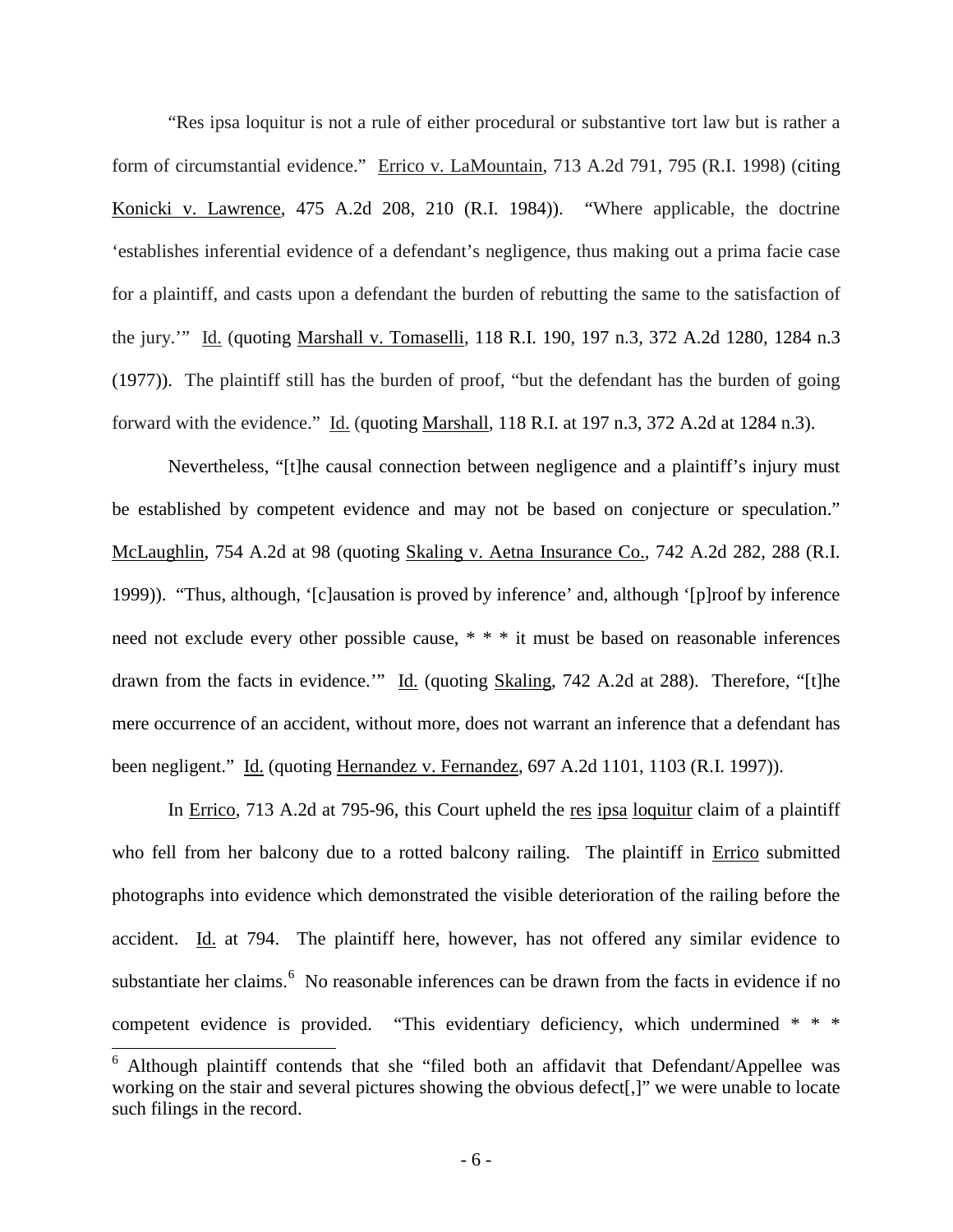plaintiff's allegations of general negligence, also vitiates \* \* \* plaintiff's chance to benefit from the doctrine of res ipsa loquitur." Montuori v. Narragansett Electric Co., 418 A.2d 5, 13 (R.I. 1980) (citing Carnevale v. Smith, 122 R.I. 218, 225, 404 A.2d 836, 841 (1979)). Therefore, we agree with the hearing justice and hold that the doctrine of res ipsa loquitur cannot properly be applied to the facts of this case.

After reviewing the evidence in the light most favorable to the plaintiff, it is our opinion that no genuine issues of material fact exist. Accordingly, we hold that the hearing justice properly granted summary judgment in the defendant's favor on the plaintiff's complaint.

# **IV**

### **Conclusion**

For the foregoing reasons, the judgment appealed from is affirmed. The record shall be remanded to the Superior Court.